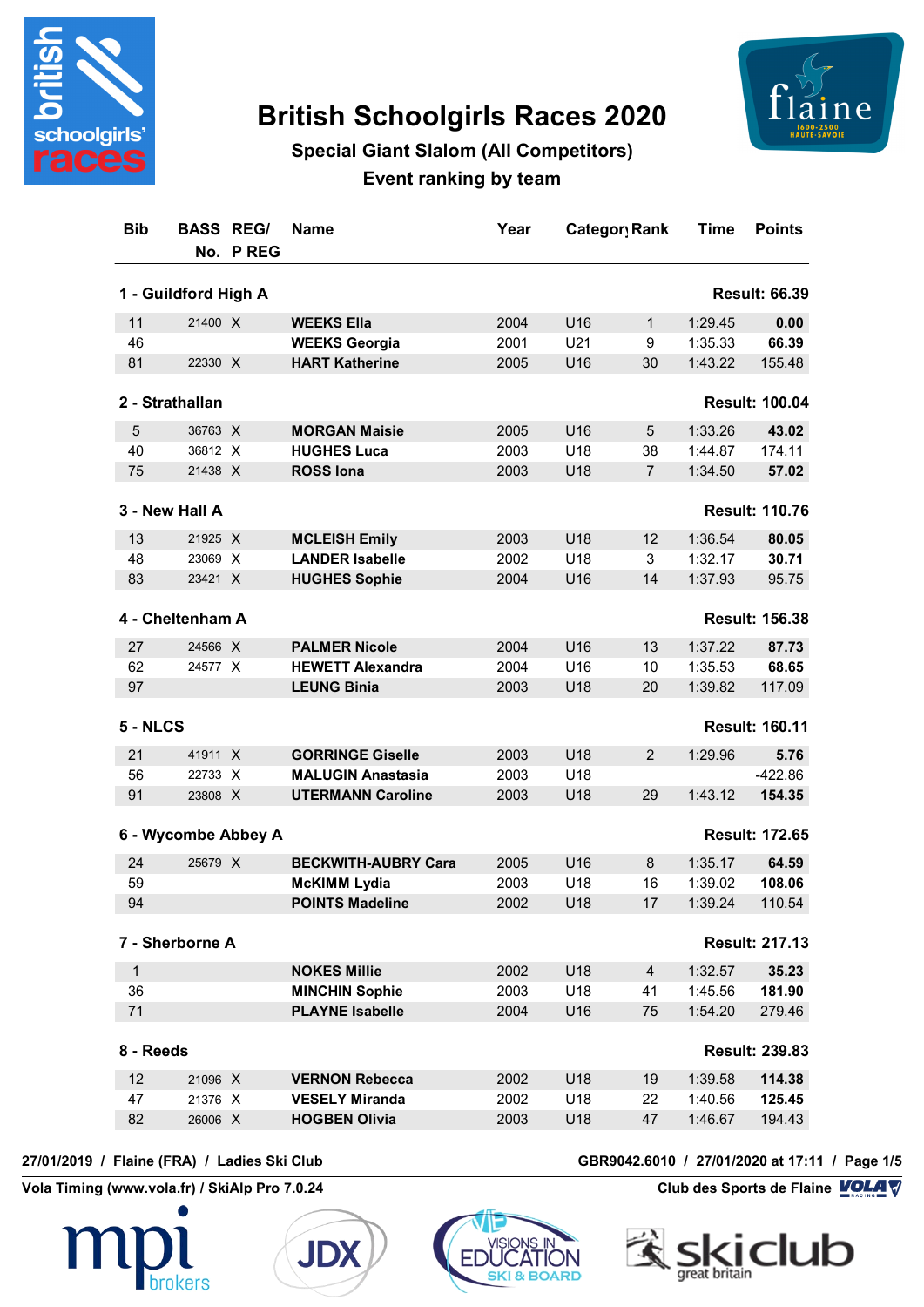| <b>Bib</b> | <b>BASS REGI</b>          | No. PREG | <b>Name</b>                                 | Year         | Categor Rank    |          | Time                  | <b>Points</b>         |  |
|------------|---------------------------|----------|---------------------------------------------|--------------|-----------------|----------|-----------------------|-----------------------|--|
|            | 9 - Downe House A         |          |                                             |              |                 |          | <b>Result: 255.29</b> |                       |  |
| 19         | 23093 X                   |          | <b>NICOL Catherine</b>                      | 2002         | U18             | 15       | 1:38.15               | 98.23                 |  |
| 54         |                           | Χ        | <b>HALESTRAP Tate</b>                       | 2005         | U16             | 31       | 1:43.36               | 157.06                |  |
| 89         |                           |          | <b>MCDOUGALL Mathilda</b>                   | 2003         | U18             |          |                       | $-424.89$             |  |
|            | 10 - Wellington A         |          |                                             |              |                 |          |                       | <b>Result: 275.28</b> |  |
| 34         | 21377 X                   |          | <b>VESELY Ophelia</b>                       | 2004         | U16             | 23       | 1:40.67               | 126.69                |  |
| 69         |                           | X        | <b>LASLI Matilde</b>                        | 2003         | U18             | 27       | 1:42.61               | 148.59                |  |
| 104        |                           | X        | <b>DE PORTALES Margaux</b>                  | 2004         | U16             | 37       | 1:44.66               | 171.74                |  |
|            | 11 - South Hampstead High |          |                                             |              |                 |          |                       | <b>Result: 332.42</b> |  |
| 10         | 22110 X                   |          | <b>FAIRFULL Madeleine</b>                   | 2006         | U14             | 42       | 1:45.79               | 184.50                |  |
| 45         | 26280 X                   |          | <b>SASSOWER Hannah</b>                      | 2006         | U14             | 26       | 1:42.55               | 147.92                |  |
| 80         |                           |          | <b>WHITMORE Millie</b>                      | 2006         | U14             |          |                       | $-368.09$             |  |
|            | 12 - Surbiton High A      |          |                                             |              |                 |          |                       | <b>Result: 349.46</b> |  |
|            |                           | X        |                                             |              |                 |          |                       |                       |  |
| 9          | 23192 X                   |          | <b>WATKINS Katya</b><br><b>BREEN Ellen</b>  | 2001         | U21             | 34       | 1:43.78<br>1:46.07    | 161.80                |  |
| 44<br>79   | 21284 X                   |          | <b>HINTON Tilly</b>                         | 2003<br>2004 | U18<br>U16      | 43<br>65 | 1:50.26               | 187.66<br>234.97      |  |
|            |                           |          |                                             |              |                 |          |                       |                       |  |
|            | 13 - Wimbledon High A     |          |                                             |              |                 |          |                       | <b>Result: 351.83</b> |  |
| 31         |                           |          | <b>NEGRI Allegra</b>                        | 2005         | U16             | 25       | 1:42.13               | 143.17                |  |
| 66         |                           | X        | <b>WUCZYNSKA Maria</b>                      | 2005         | U16             | 55       | 1:47.93               | 208.66                |  |
| 101        |                           | X        | <b>WUCZYNSKA Ewa</b>                        | 2007         | U14             |          |                       | $-370.35$             |  |
|            | 14 - St Mary's Ascot A    |          |                                             |              |                 |          |                       | <b>Result: 356.92</b> |  |
| 14         |                           | X        | <b>FAVRE Charlotte</b>                      | 2003         | U18             | 21       | 1:40.23               | 121.72                |  |
| 49         |                           |          | <b>TRUSS Ashleigh</b>                       | 2006         | U14             | 66       | 1:50.28               | 235.20                |  |
| 84         | 25906 X                   |          | <b>THIEME Olympia</b>                       | 2006         | U14             |          |                       | $-361.66$             |  |
|            | 15 - Kingsley             |          |                                             |              |                 |          |                       | <b>Result: 358.84</b> |  |
| 33         | 23720 X                   |          | <b>DENNISON Hannah</b>                      | 2004         | U16             | 11       | 1:36.11               | 75.20                 |  |
| 68         | 23717 X                   |          | <b>LAWTON Emma</b>                          | 2004         | U <sub>16</sub> | 76       | 1:54.57               | 283.64                |  |
| 103        | 23719 X                   |          | <b>SAINSBURY Lucy</b>                       | 2004         | U16             | 81       | 1:55.21               | 290.86                |  |
|            | 16 - Latymer Upper        |          |                                             |              |                 |          |                       | <b>Result: 366.17</b> |  |
| 29         |                           |          | <b>LUCENET Ruby</b>                         | 2004         | U16             | 39       | 1:44.97               | 175.24                |  |
| 64         |                           |          | <b>KERLEY Pascale</b>                       | 2005         | U16             | 94       | 2:02.09               | 368.55                |  |
| 99         | 23210 X                   |          | <b>HANFORD Juliette</b>                     | 2004         | U16             | 45       | 1:46.36               | 190.93                |  |
|            | 17 - Cheltenham B         |          |                                             |              |                 |          |                       | <b>Result: 378.03</b> |  |
| 114        |                           |          |                                             | 2004         | U16             | 56       |                       |                       |  |
| 132        |                           |          | <b>FILATOVA Sonya</b><br><b>LEUNG Tessa</b> | 2007         | U14             | 35       | 1:47.95<br>1:44.43    | 208.89<br>169.14      |  |
| 150        |                           |          | <b>BARINOVA Fevroniya</b>                   | 2005         | U16             | 93       | 2:01.99               | 367.42                |  |
|            |                           |          |                                             |              |                 |          |                       |                       |  |
|            | 18 - Tudor Hall A         |          |                                             |              |                 |          |                       | <b>Result: 391.81</b> |  |
| 20         | 23029 X                   |          | <b>AGUSTSDOTTIR Maria</b>                   | 2003         | U18             | 36       | 1:44.52               | 170.16                |  |
| 55         |                           |          | <b>GUEST Florence</b>                       | 2003         | U18             | 63       | 1:49.08               | 221.65                |  |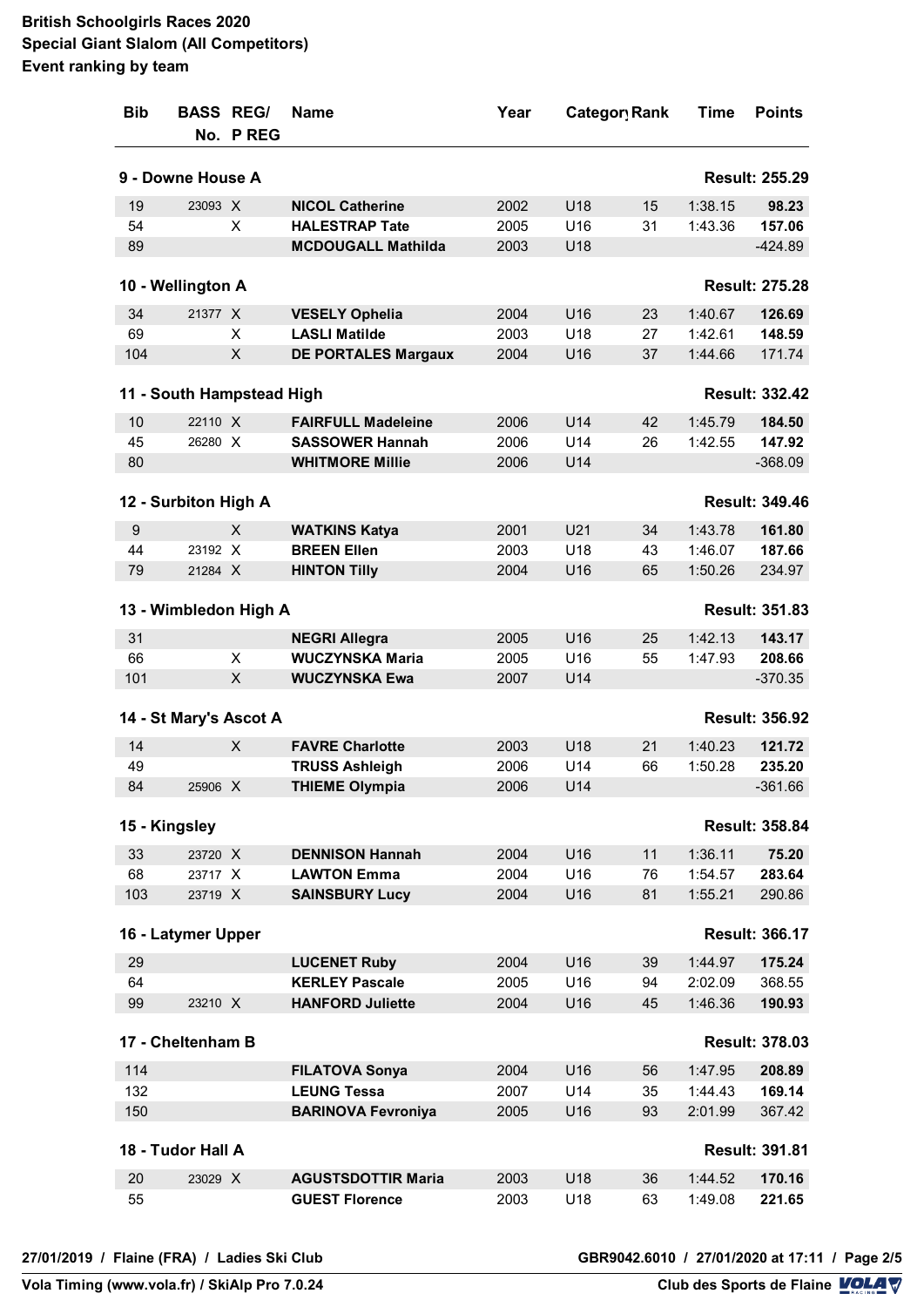| <b>Bib</b> | <b>BASS REG/</b>      | No. P REG                  | <b>Name</b>                     | Year | Category Rank |     | <b>Time</b> | <b>Points</b>         |
|------------|-----------------------|----------------------------|---------------------------------|------|---------------|-----|-------------|-----------------------|
| 90         |                       |                            | <b>WINNER Jessica</b>           | 2007 | U14           | 73  | 1:54.08     | 278.10                |
|            |                       | 19 - Godolphin & Latymer A |                                 |      |               |     |             | <b>Result: 405.13</b> |
| 16         |                       |                            | <b>COLEGRAVE Georgia</b>        | 2002 | U18           | 44  | 1:46.20     | 189.13                |
| 51         |                       |                            | <b>RICHARDS CHAPATTE Marina</b> | 2005 | U16           | 60  | 1:48.73     | 217.69                |
| 86         |                       |                            | <b>SLESINGER Allegra</b>        | 2005 | U16           | 59  | 1:48.58     | 216.00                |
|            | 20 - Guildford High B |                            |                                 |      |               |     |             | <b>Result: 408.29</b> |
| 108        | 23788 X               |                            | <b>LANGLEY Alicia</b>           | 2005 | U16           | 49  | 1:47.24     | 200.87                |
| 126        | 23427 X               |                            | <b>KEMKERS Saskia</b>           | 2005 | U16           | 54  | 1:47.82     | 207.42                |
| 144        |                       |                            | <b>LUPTON Freya</b>             | 2001 | U21           | 79  | 1:54.93     | 287.70                |
|            | 21 - New Hall B       |                            |                                 |      |               |     |             | <b>Result: 429.86</b> |
| 115        | 23292 X               |                            | <b>GOULD Chloe</b>              | 2004 | U16           | 33  | 1:43.67     | 160.56                |
| 133        |                       |                            | <b>DONNELLY Freya</b>           | 2006 | U14           | 71  | 1:53.30     | 269.30                |
| 151        |                       |                            | <b>BURNS Ella</b>               | 2006 | U14           |     |             | $-325.53$             |
|            | 22 - Richmond         |                            |                                 |      |               |     |             | <b>Result: 439.00</b> |
| 6          |                       | X                          | <b>FRANKLAND Olivia</b>         | 2004 | U16           |     |             | $-348.33$             |
| 41         | 25811 X               |                            | <b>RILEY Emily</b>              | 2004 | U16           | 46  | 1:46.45     | 191.95                |
| 76         | 22963 X               |                            | <b>BROOKS Isobel</b>            | 2005 | U16           | 68  | 1:51.33     | 247.05                |
|            |                       | 23 - Wycombe Abbey B       |                                 |      |               |     |             | <b>Result: 458.53</b> |
| 110        |                       |                            | <b>BAROUDEL Felicite</b>        | 2004 | U16           | 57  | 1:47.97     | 209.11                |
| 128        |                       |                            | <b>ROGERS Mia</b>               | 2002 | U18           | 69  | 1:51.54     | 249.42                |
| 146        |                       |                            | <b>BAROUDEL Celeste</b>         | 2006 | U14           | 74  | 1:54.12     | 278.55                |
|            |                       | 24 - Burgess Hill Girls A  |                                 |      |               |     |             | <b>Result: 469.49</b> |
| 15         |                       |                            | <b>HOGBIN Charlotte</b>         | 2005 | U16           | 40  | 1:45.28     | 178.74                |
| 50         |                       |                            | <b>LIND Hannah</b>              | 2005 | U16           | 87  | 1:59.17     | 335.58                |
| 85         |                       |                            | <b>SANDMAN Mae</b>              | 2006 | U14           | 80  | 1:55.20     | 290.75                |
|            |                       | 25 - St Mary's Ascot B     |                                 |      |               |     |             | <b>Result: 494.44</b> |
| 121        |                       |                            | <b>MOURADIAN Tiana</b>          | 2003 | U18           | 61  | 1:48.81     | 218.60                |
| 139        |                       |                            | <b>FIORE Estella</b>            | 2005 | U16           |     |             | $-313.11$             |
| 157        |                       |                            | <b>BRAND Maisie</b>             | 2006 | U14           | 72  | 1:53.88     | 275.84                |
|            | 26 - Mayfield A       |                            |                                 |      |               |     |             | <b>Result: 504.84</b> |
| 17         |                       |                            | <b>WEBER-HENSCHEL Augusta</b>   | 2004 | U16           | 52  | 1:47.53     | 204.15                |
| 52         |                       |                            | <b>TURNER Georgina</b>          | 2004 | U16           | 85  | 1:56.08     | 300.69                |
| 87         |                       |                            | <b>BERRY Eleanor</b>            | 2005 | U16           |     |             | $-270.65$             |
|            | 27 - Wellington B     |                            |                                 |      |               |     |             | <b>Result: 531.93</b> |
| 106        |                       |                            | <b>JOHNSON Mollie</b>           | 2005 | U16           | 84  | 1:55.76     | 297.07                |
| 124        | 23626 X               |                            | <b>BRYER Lucy</b>               | 2004 | U16           | 64  | 1:50.25     | 234.86                |
| 142        |                       |                            | <b>HYTTENRAUCH Caitlin</b>      | 2006 | U14           | 113 | 2:12.95     | 491.17                |
|            | 28 - Ipswich High     |                            |                                 |      |               |     |             | <b>Result: 560.05</b> |
| 35         | 22515 X               |                            | <b>SHELLEY Annie</b>            | 2003 | U18           | 6   | 1:34.14     | 52.96                 |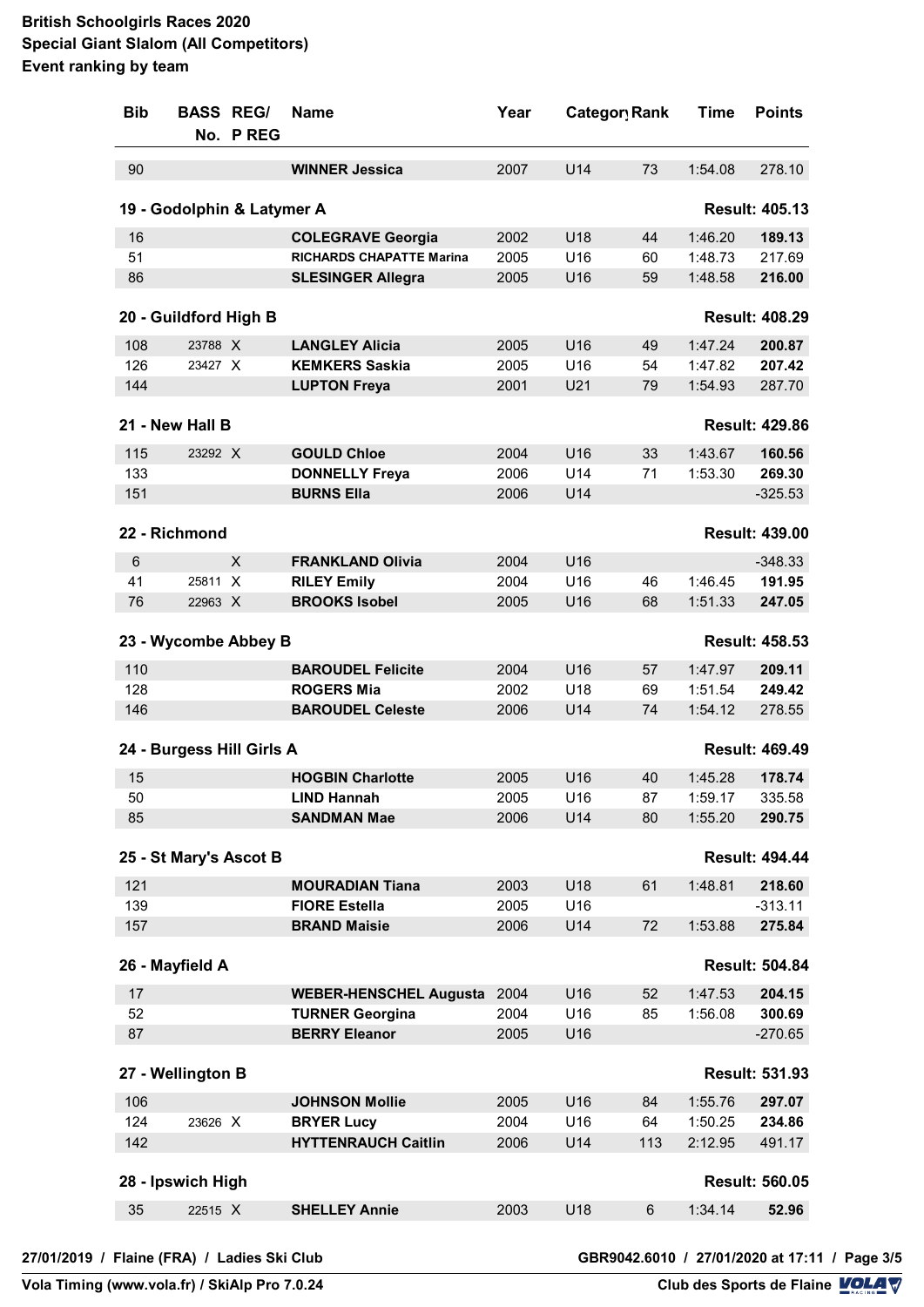| <b>Bib</b> | <b>BASS REG/</b>                            | No. PREG       | <b>Name</b>               | Year |     | Category Rank | <b>Time</b>                                   | <b>Points</b>         |
|------------|---------------------------------------------|----------------|---------------------------|------|-----|---------------|-----------------------------------------------|-----------------------|
| 70         |                                             |                | <b>COONE Isabella</b>     | 2007 | U14 | 114           | 2:14.36                                       | 507.09                |
| 105        |                                             |                | <b>WOODS Molly</b>        | 2006 | U14 | 122           | 2:23.21                                       | 607.02                |
|            | 29 - Malvern St James                       |                |                           |      |     |               |                                               | <b>Result: 561.40</b> |
| 30         |                                             |                | <b>BOND Martha</b>        | 2007 | U14 | 88            | 1:59.59                                       | 340.32                |
| 65         |                                             | $\pmb{\times}$ | <b>PROBERT Myrtle</b>     | 2005 | U16 | 62            | 1:49.03                                       | 221.08                |
| 100        |                                             |                | <b>SEAL Morganne</b>      | 2005 | U16 | 125           | 2:30.86                                       | 693.39                |
|            | 30 - St Mary's Calne A                      |                |                           |      |     |               |                                               | <b>Result: 570.66</b> |
| 23         |                                             |                | <b>OLSOFF Celeste</b>     | 2004 | U16 |               |                                               | $-444.76$             |
| 58         |                                             |                | <b>OLSOFF Amelie</b>      | 2004 | U16 | 58            | 1:48.17                                       | 211.37                |
| 93         |                                             |                | <b>BYNG Rose</b>          | 2004 | U16 | 90            | 2:01.27                                       | 359.29                |
|            | 31 - City of London Girls A                 |                |                           |      |     |               |                                               | <b>Result: 581.95</b> |
| 32         |                                             |                | <b>GORDON Rosa</b>        | 2002 | U18 | 78            | 1:54.74                                       | 285.56                |
| 67         |                                             |                | <b>COLTHORPE Emma</b>     | 2001 | U21 | 83            | 1:55.70                                       | 296.39                |
| 102        |                                             |                | <b>WESSEL Beartrice</b>   | 2001 | U21 | 111           | 2:12.60                                       | 487.22                |
| 32 - Stowe |                                             |                |                           |      |     |               |                                               | <b>Result: 606.68</b> |
| 22         |                                             |                | <b>BUTLER Alice</b>       | 2004 | U16 | 28            | 1:42.77                                       | 150.40                |
| 57         |                                             |                | <b>PERRIS Harriet</b>     | 2004 | U16 |               |                                               | $-381.64$             |
| 92         |                                             |                | <b>NYLAENDE Natalie</b>   | 2005 | U16 | 107           | 2:09.86                                       | 456.28                |
|            | 33 - Sherborne B                            |                |                           |      |     |               |                                               | <b>Result: 618.65</b> |
| 120        |                                             |                | <b>WELCH Charlotte</b>    | 2004 | U16 | 91            | 2:01.42                                       | 360.98                |
| 138        |                                             |                | <b>WOOLGAR Islay</b>      | 2004 | U16 | 92            | 2:01.55                                       | 362.45                |
| 156        |                                             |                | <b>PLAYNE Alice</b>       | 2004 | U16 | 70            | 1:52.27                                       | 257.67                |
|            | 34 - Surbiton High B                        |                |                           |      |     |               |                                               | <b>Result: 629.94</b> |
| 112        | 25756 X                                     |                | <b>MANSOUR Zoe</b>        | 2006 | U14 | 67            | 1:50.29                                       | 235.31                |
| 130        | 23829 X                                     |                | <b>DISNEY Evie</b>        | 2005 | U16 |               |                                               | $-430.20$             |
| 148        | 22416 X                                     |                | <b>HOLT Josephine</b>     | 2004 | U16 | 100           | 2:04.40                                       | 394.63                |
|            | 35 - St Georges Ascot                       |                |                           |      |     |               |                                               | <b>Result: 687.41</b> |
| 28         |                                             |                | <b>WOODWARD Ruby</b>      | 2004 | U16 | 82            | 1:55.66                                       | 295.94                |
| 63         |                                             |                | <b>WOODWARD Lily</b>      | 2004 | U16 | 99            | 2:04.12                                       | 391.47                |
| 98         |                                             |                | <b>MARRIOTT Constance</b> | 2005 | U16 | 101           | 2:06.32                                       | 416.31                |
|            | 36 - Stamford                               |                |                           |      |     |               |                                               | <b>Result: 708.30</b> |
| 8          |                                             |                | <b>ANDERSON Katie</b>     | 2002 | U18 |               |                                               | $-324.17$             |
| 43         |                                             |                | <b>RICHARDSON Georgia</b> | 2002 | U18 | 77            | 1:54.59                                       | 283.86                |
| 78         |                                             |                | <b>ANDERSON Jessica</b>   | 2004 | U16 | 103           | 2:07.04                                       | 424.44                |
|            | 37 - Queen Anne                             |                |                           |      |     |               |                                               | <b>Result: 712.82</b> |
| 25         | 23260 X                                     |                | <b>JOHN Amelia</b>        | 2006 | U14 |               |                                               | $-401.06$             |
| 60         |                                             |                | <b>BEEK Scarlett</b>      | 2006 | U14 | 116           | 2:15.07                                       | 515.11                |
| 95         | 24804 X                                     |                | <b>BOTHA Ella</b>         | 2006 | U14 | 48            | 1:46.96                                       | 197.71                |
|            | 38 - Downe House B                          |                |                           |      |     |               |                                               | <b>Result: 790.61</b> |
| 123        |                                             |                | <b>GLOVER Emily</b>       | 2003 | U18 | 50            | 1:47.27                                       | 201.21                |
|            | 27/01/2019 / Flaine (FRA) / Ladies Ski Club |                |                           |      |     |               | GBR9042.6010 / 27/01/2020 at 17:11 / Page 4/5 |                       |
|            |                                             |                |                           |      |     |               |                                               |                       |